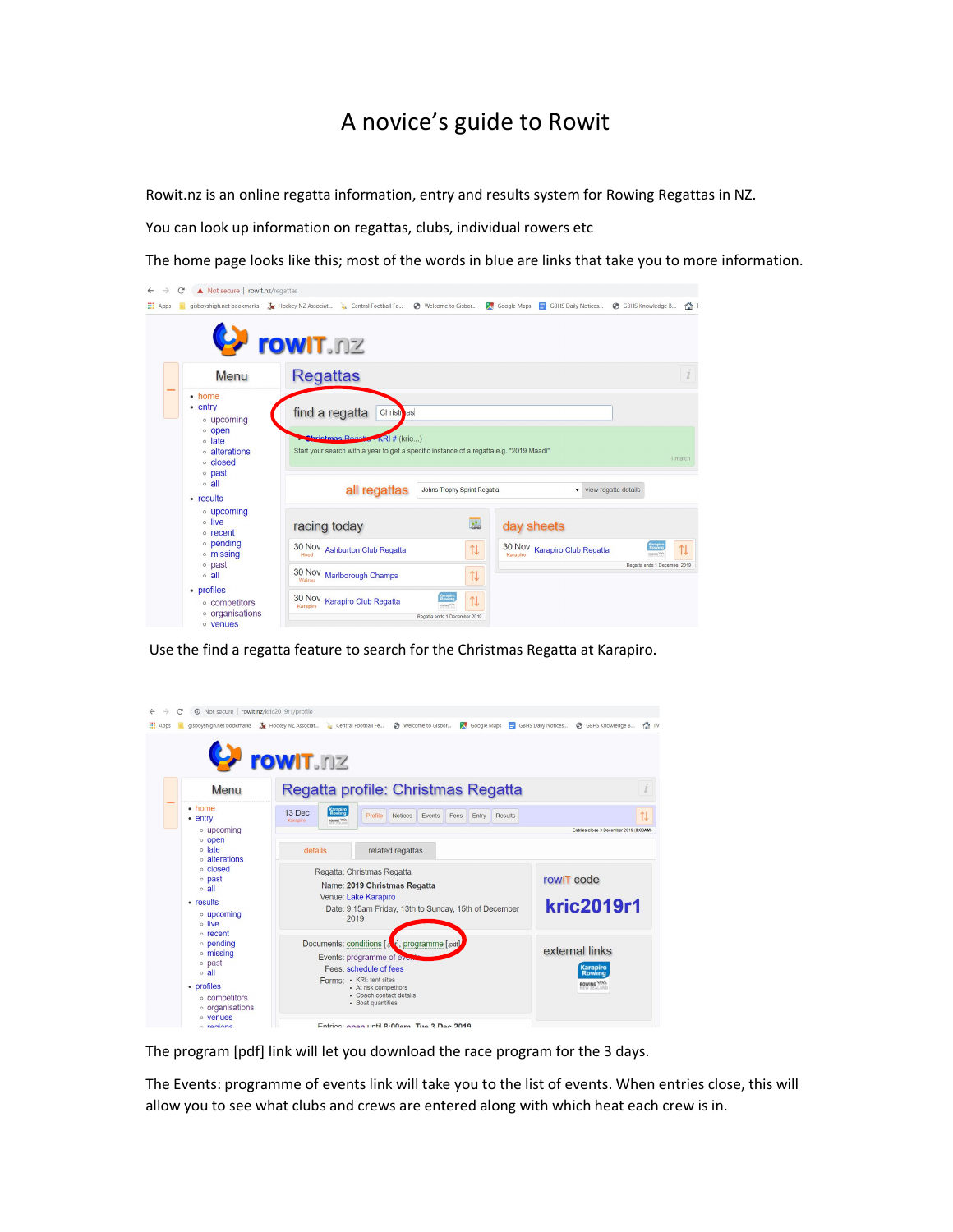## Event codes

Take a look at the events listed for Sunday in the download program pdf.



## **Sunday Finals Program**

| Ev. No. | Ev. Code              | <b>Event Name</b>                     |
|---------|-----------------------|---------------------------------------|
|         | $3$ WI <sub>2</sub> x | Womens Intermediate Double Scull      |
|         | 4 MN <sub>2</sub> x   | <b>Mens Novice Double Scull</b>       |
|         | 5 MS2-                | <b>Mens Senior Coxless Pair</b>       |
|         | 6 WN2x                | <b>Womens Novice Double Scull</b>     |
|         | $9$ MC <sub>2x</sub>  | Mens Club Double Scull                |
|         | 11 WC4x-              | <b>Womens Club Coxless Quad</b>       |
|         | 35 Gu17 1x            | Girls under 17 Single Scull           |
|         | 38 Gu15 8x+           | Girls under 15 Octuple Scull          |
|         | $12 W14+$             | <b>Womens Intermediate Coxed Four</b> |
|         | $15$ MN4 $x+$         | <b>Mens Novice Coxed Quad</b>         |
|         | <b>17 MS1x</b>        | <b>Mens Senior Single Scull</b>       |
|         | 18 WP2-               | <b>Womens Premier Coxless Pair</b>    |
|         | 19 MP2-               | <b>Mens Premier Coxless Pair</b>      |
|         | 39 Bu15 8+            | Boys under 15 Eight                   |
|         | 23 MC2-               | <b>Mens Club Coxless Pair</b>         |
|         | 25 WC4+               | <b>Womens Club Coxed Four</b>         |
|         | 27 WS1x               | <b>Womens Senior Single Scull</b>     |
|         | 29 MI8+               | Mens Intermediate Eight               |
|         | 31 WI4x+              | Womens Intermediate Coxed Quad        |
|         | 32 WN4x+              | <b>Womens Novice Coxed Quad</b>       |
|         | 36 WP1x               | <b>Womens Premier Single Scull</b>    |
|         | 37 MP1x               | <b>Mens Premier Single Scull</b>      |
|         | 40 Bu18 4+            | Boys under 18 Coxed Four              |
|         | 41 MN8+               | <b>Mens Novice Eight</b>              |

You will see these abbreviated event codes being used in lots of places but how do you read them? First letter Gender: For club events M = Men; W = Women; For age group events B = Boy; G = Girl. 2<sup>nd</sup> letter/s Category: N = Novice; I = Intermediate; C = Club; S = Senior; P = Premier; M = Masters or age group: U15, U16, U17, U18, U22

numbers: represent how many rowers in the boat with an x representing sculling (each rower has 2 oars); a number without an x means sweep rowing (each rower has only 1 oar usually alternating sides down the length of the boat).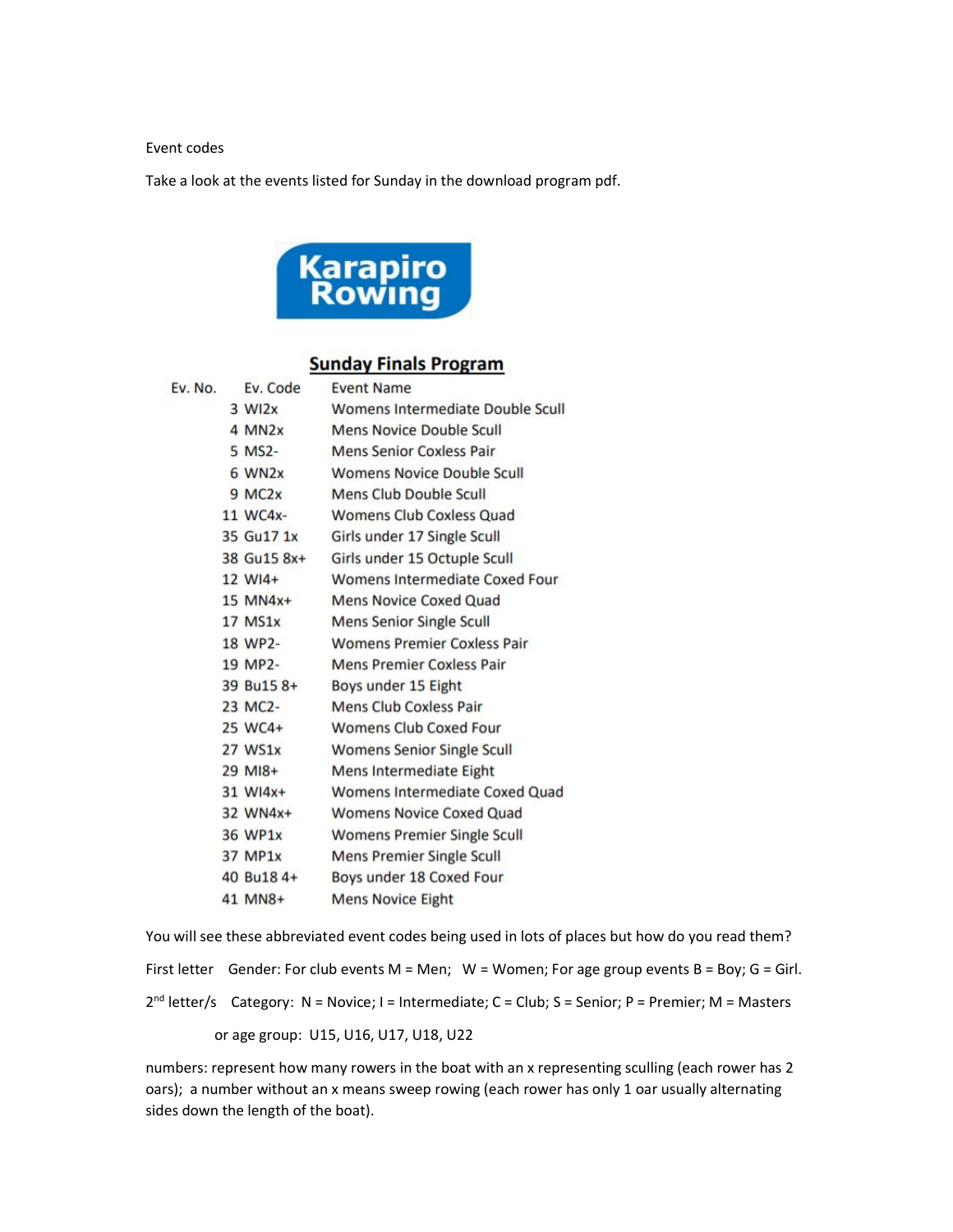These are the crew sizes and names:

 $1x =$  Single scull (1 rower);  $2x =$  Double scull (2 rowers);  $4x =$  Quad scull (4 rowers);  $8x =$  Octuple scull (8 rowers);

 $2 =$  Pair (2 sweep rowers);  $4 =$  Four (4 sweep rowers);  $8 =$  Eight (8 sweep rowers);

Plus (+) or minus (-) signs: represents if there is a coxswain (+) or no coxswain (-) also known as coxed or coxless respectively.

Filters: When looking for results once the regatta is underway, you will be able to reduce what is shown by applying a number of filters to your search. Refer to the panels that will be available on the right hand side of the screen.

| <b>Search results</b> |                              |             |  |  |  |  |
|-----------------------|------------------------------|-------------|--|--|--|--|
|                       | Region All regions           |             |  |  |  |  |
|                       | Club   All clubs             |             |  |  |  |  |
|                       | Competitor   All competitors | 11          |  |  |  |  |
|                       | Coach   All coaches          |             |  |  |  |  |
| Event                 | All                          |             |  |  |  |  |
| Class                 | All                          |             |  |  |  |  |
|                       |                              | Get results |  |  |  |  |
| [ALL RESULTS ]        |                              |             |  |  |  |  |

| <b>Filter results</b> |                        |  |  |  |  |  |  |
|-----------------------|------------------------|--|--|--|--|--|--|
| Result                | Equals<br>▼            |  |  |  |  |  |  |
| Place                 | All<br>v               |  |  |  |  |  |  |
| Gender                | All<br>▼               |  |  |  |  |  |  |
| Class                 | All<br>۷               |  |  |  |  |  |  |
| Boat                  | All<br>v               |  |  |  |  |  |  |
| Style                 | <b>Both</b><br>v       |  |  |  |  |  |  |
| Cox                   | <b>Both</b><br>▼       |  |  |  |  |  |  |
| Crew#                 | All<br>v               |  |  |  |  |  |  |
| Round                 | finals<br>divisions    |  |  |  |  |  |  |
| Race #                | All<br>▼               |  |  |  |  |  |  |
| Lane#                 | All<br>v               |  |  |  |  |  |  |
| Clear all filters     | tick box & submit<br>□ |  |  |  |  |  |  |
|                       | Get results            |  |  |  |  |  |  |

Race results:

Rowit obtains race times relatively quickly after each race. For events with more than 8 entries, multiple heats will be held. For some regattas, some events may have up to 8 heats. These will be followed by quarter finals, semi-finals and then an A Final, a B Final (and sometimes C, D, E Finals).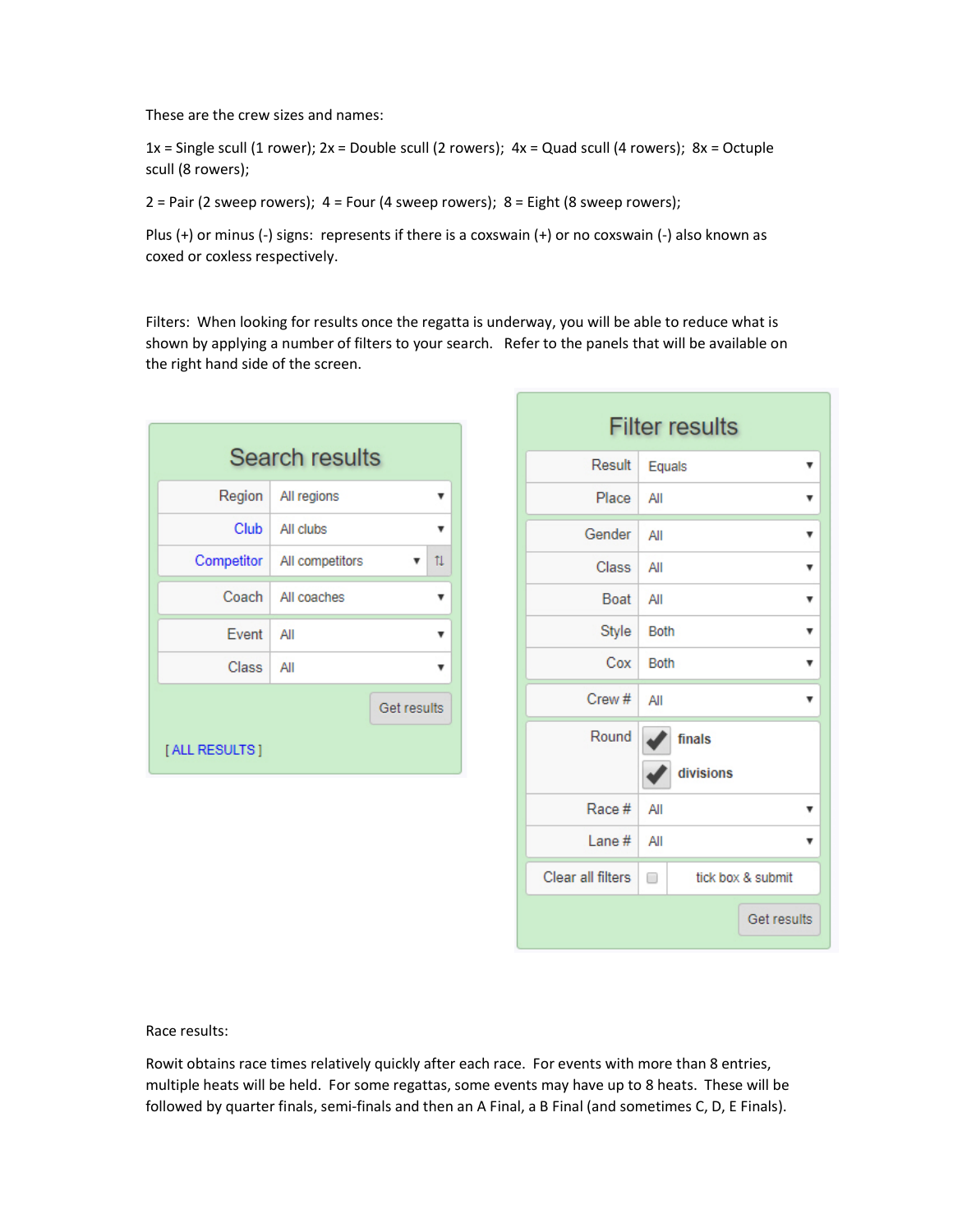For some events, there may be a repecharge round to give crews a second chance to get into qtr or semi finals. Therefore most rowers should race 2 or 3 times in any event unless they get eliminated at a heat, repecharge or quarter final round.

Once entries for a regatta are finalised, each event on Rowit should show the Progression codes. This lets you know what happens depending on where each crew finishes in that race.

|                      | <b>rowIT.nz</b>                                                                                                                          |                       |              |  |  |  |  |  |
|----------------------|------------------------------------------------------------------------------------------------------------------------------------------|-----------------------|--------------|--|--|--|--|--|
| ponsor<br>ntly<br>nu | <b>Results: Christmas Regatta</b>                                                                                                        |                       |              |  |  |  |  |  |
|                      | Karapiro<br>Rowing<br>14 Dec<br><b>Notices</b><br>Profile<br>Events<br>Entrants<br>Day sheet<br><b>Results</b><br>ROWING WAY<br>Karapiro |                       |              |  |  |  |  |  |
|                      | 15<br>14<br>mens novice coxed quad sculls<br>M Nov $4X+$                                                                                 |                       | IS F.<br>HUN |  |  |  |  |  |
| <b>ning</b>          | show filters in use                                                                                                                      |                       |              |  |  |  |  |  |
| :ions<br>ł           |                                                                                                                                          |                       |              |  |  |  |  |  |
|                      | Heat progression: 1->A Final + 3F2; R2,3+F4->B Final<br>1 أعماك                                                                          |                       |              |  |  |  |  |  |
| <b>ning</b>          | $\sim$ st<br><b>HAMB</b><br>#2 s Foley, C Gardner, A Pollock, R Joyce + J Zyza<br>aikato/BoP                                             |                       | 7:1          |  |  |  |  |  |
| t,<br>٦g<br>ıg       | 2 <sup>nd</sup><br><b>HAMC</b><br>#2 T Shaw, C Richardson, R Forbes-Wright, A Raupita + B<br>O'Connor<br>Waikato                         | $\uparrow \downarrow$ | 8:0          |  |  |  |  |  |
|                      | <b>MERC</b><br>$2^{rd}$<br>$^{\#}$ 2 E Petersen, A Upfold, K Kolmer, C Preston + C de Wal                                                |                       | R·           |  |  |  |  |  |

For the event shown above the progression for each heat is shown as

1 ->A Final + 3F2; R2 3+F4 -> B Final

This shows that after the heat rounds there will only be 2 finals (an A final and B Final).

Each final is aiming to have 8 competitors. This event has 5 heats with the winner of each heat going straight to the A final (1 -> A Final); the last 3 places in the A Final are given to the 3 fastest  $2^{nd}$  place getters (3F2). The remaining 2<sup>nd</sup> place getters (R2), all 3<sup>rd</sup> place getters (3) and the fastest 4<sup>th</sup> place getter make it to the B Final. Any others in the heats are eliminated.

An example with 3 Heats

1,2->A Final + 2F3

All winners and all  $2^{nd}$  place getters go to the A final along with the 2 fastest  $3^{rd}$  place getters. Everybody else would have been eliminated.